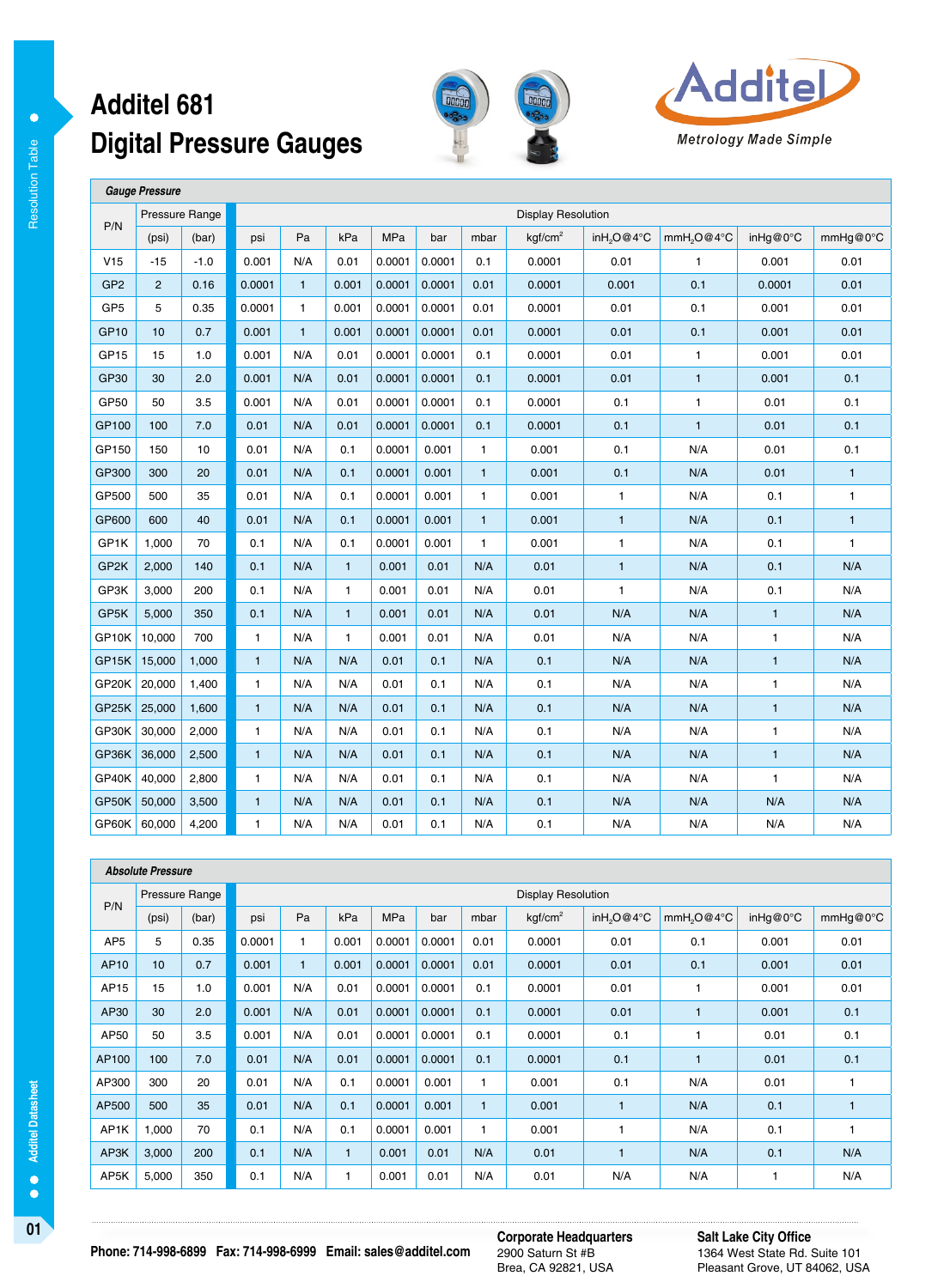# **Digital Pressure Gauges Additel 681**





 **Compound Pressure** 

Resolution Table

Resolution Table

 $\bullet$ 

| P/N              | Pressure Range  |             | <b>Display Resolution</b> |     |       |            |        |      |                     |                        |                        |          |          |  |  |
|------------------|-----------------|-------------|---------------------------|-----|-------|------------|--------|------|---------------------|------------------------|------------------------|----------|----------|--|--|
|                  | (psi)           | (bar)       | psi                       | Pa  | kPa   | <b>MPa</b> | bar    | mbar | kqf/cm <sup>2</sup> | inH <sub>2</sub> O@4°C | mmH <sub>2</sub> O@4°C | inHg@0°C | mmHq@0°C |  |  |
| CP <sub>2</sub>  | ±2              | ±0.16       | 0.0001                    |     | 0.001 | 0.0001     | 0.0001 | 0.01 | 0.0001              | 0.001                  | 0.1                    | 0.0001   | 0.01     |  |  |
| CP <sub>5</sub>  | ±5              | ±0.35       | 0.0001                    |     | 0.001 | 0.0001     | 0.0001 | 0.01 | 0.0001              | 0.01                   | 0.1                    | 0.001    | 0.01     |  |  |
| CP <sub>10</sub> | ±10             | ±0.7        | 0.001                     |     | 0.001 | 0.0001     | 0.0001 | 0.01 | 0.0001              | 0.01                   | 0.1                    | 0.001    | 0.01     |  |  |
| <b>CP15</b>      | ±15             | ±1          | 0.001                     | N/A | 0.01  | 0.0001     | 0.0001 | 0.1  | 0.0001              | 0.01                   |                        | 0.001    | 0.01     |  |  |
| CP30             | $-15$ to<br>30  | $-1$ to 2   | 0.001                     | N/A | 0.01  | 0.0001     | 0.0001 | 0.1  | 0.0001              | 0.01                   |                        | 0.001    | 0.1      |  |  |
| CP100            | $-15$ to<br>100 | $-1$ to $7$ | 0.01                      | N/A | 0.01  | 0.0001     | 0.0001 | 0.1  | 0.0001              | 0.1                    |                        | 0.01     | 0.1      |  |  |
| CP300            | $-15$ to<br>300 | $-1$ to 20  | 0.01                      | N/A | 0.1   | 0.0001     | 0.001  |      | 0.001               | 0.1                    | N/A                    | 0.01     |          |  |  |

|                 | <b>Differential Pressure</b> |        |                        |                           |              |        |            |        |        |                     |                        |           |          |  |  |  |
|-----------------|------------------------------|--------|------------------------|---------------------------|--------------|--------|------------|--------|--------|---------------------|------------------------|-----------|----------|--|--|--|
| P/N             | <b>Pressure Range</b>        |        |                        | <b>Display Resolution</b> |              |        |            |        |        |                     |                        |           |          |  |  |  |
|                 | (inH <sub>2</sub> O)         | (mbar) | inH <sub>2</sub> O@4°C | psi                       | Pa           | kPa    | <b>MPa</b> | bar    | mbar   | kgf/cm <sup>2</sup> | mmH <sub>2</sub> O@4°C | in Hg@0°C | mmHq@0°C |  |  |  |
| DP <sub>1</sub> | ±1                           | ±2.5   | 0.0001                 | 0.0001                    | 0.01         | 0.0001 | 0.0001     | 0.0001 | 0.0001 | 0.0001              | 0.001                  | 0.0001    | 0.0001   |  |  |  |
| DP <sub>2</sub> | ±2                           | ±5.0   | 0.0001                 | 0.0001                    | 0.01         | 0.0001 | 0.0001     | 0.0001 | 0.0001 | 0.0001              | 0.001                  | 0.0001    | 0.0001   |  |  |  |
| DP <sub>5</sub> | ±5                           | ±10    | 0.0001                 | 0.0001                    | 0.1          | 0.0001 | 0.0001     | 0.0001 | 0.001  | 0.0001              | 0.01                   | 0.0001    | 0.0001   |  |  |  |
| <b>DP10</b>     | ±10                          | ±25    | 0.001                  | 0.0001                    | 0.1          | 0.0001 | 0.0001     | 0.0001 | 0.001  | 0.0001              | 0.01                   | 0.0001    | 0.001    |  |  |  |
| <b>DP20</b>     | ±20                          | ±50    | 0.001                  | 0.0001                    | 0.1          | 0.0001 | 0.0001     | 0.0001 | 0.001  | 0.0001              | 0.01                   | 0.0001    | 0.001    |  |  |  |
| <b>DP30</b>     | ±30                          | ±75    | 0.001                  | 0.0001                    | 0.1          | 0.0001 | 0.0001     | 0.0001 | 0.001  | 0.0001              | 0.01                   | 0.0001    | 0.001    |  |  |  |
| <b>DP50</b>     | ±50                          | ±160   | 0.001                  | 0.0001                    | 1.           | 0.001  | 0.0001     | 0.0001 | 0.01   | 0.0001              | 0.1                    | 0.0001    | 0.001    |  |  |  |
| DP100           | ±100                         | ±250   | 0.01                   | 0.0001                    | $\mathbf{1}$ | 0.001  | 0.0001     | 0.0001 | 0.01   | 0.0001              | 0.1                    | 0.0001    | 0.01     |  |  |  |
| DP150           | ±150                         | ±350   | 0.01                   | 0.0001                    | 1            | 0.001  | 0.0001     | 0.0001 | 0.01   | 0.0001              | 0.1                    | 0.001     | 0.01     |  |  |  |
| <b>DP300</b>    | ±300                         | ±700   | 0.01                   | 0.001                     | $\mathbf{1}$ | 0.001  | 0.0001     | 0.0001 | 0.01   | 0.0001              | 0.1                    | 0.001     | 0.01     |  |  |  |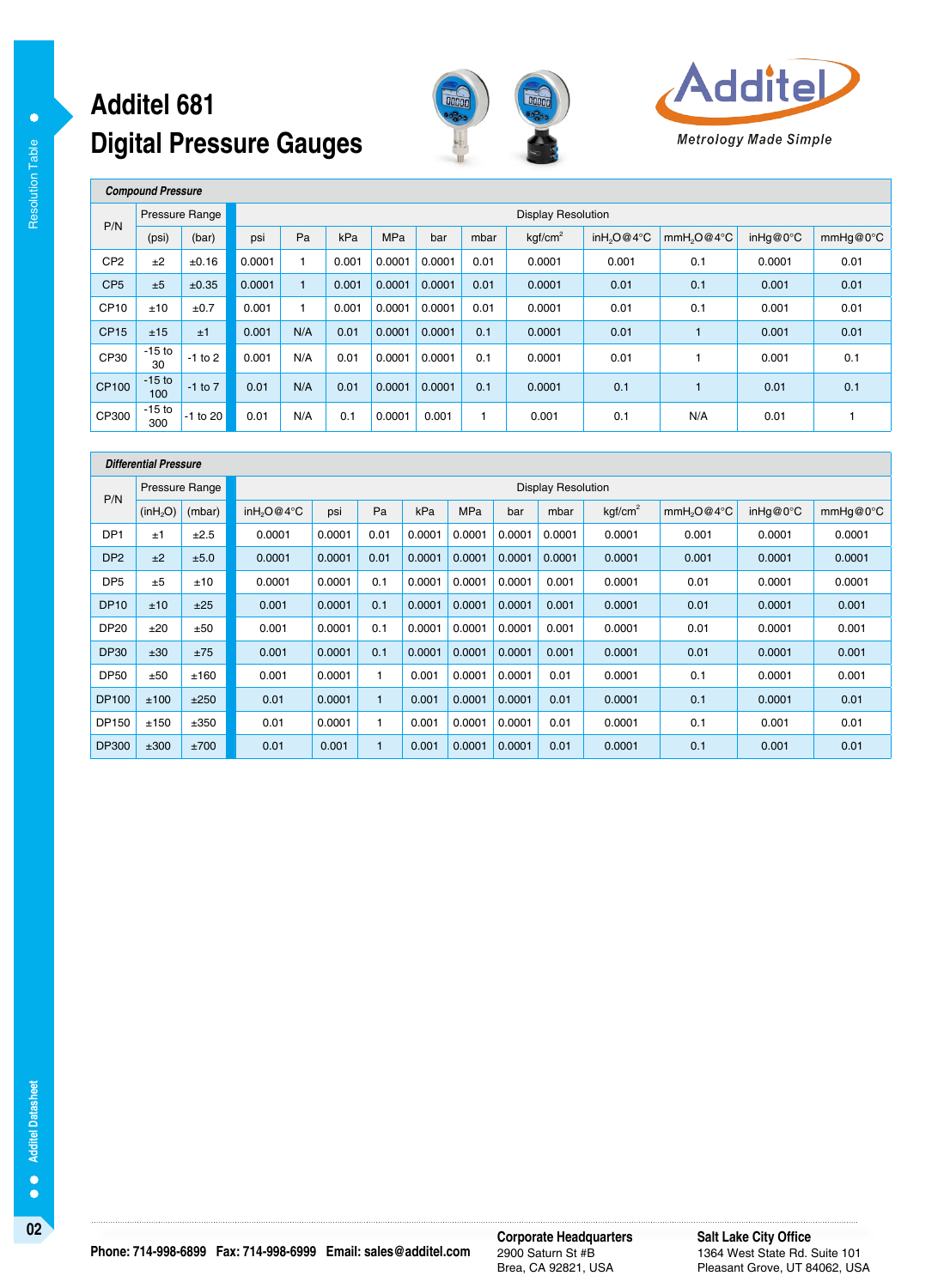# **Digital Pressure Gauges Additel 680 Series**





 **Gauge Pressure** 

| P/N         | Pressure Range |        | <b>Display Resolution</b> |     |              |            |        |              |                     |                        |                        |              |              |  |  |
|-------------|----------------|--------|---------------------------|-----|--------------|------------|--------|--------------|---------------------|------------------------|------------------------|--------------|--------------|--|--|
|             | (psi)          | (bar)  | psi                       | Pa  | kPa          | <b>MPa</b> | bar    | mbar         | kgf/cm <sup>2</sup> | inH <sub>2</sub> O@4°C | mmH <sub>2</sub> O@4°C | inHg@0°C     | mmHg@0°C     |  |  |
| V15         | $-15$          | $-1.0$ | 0.001                     | N/A | 0.01         | 0.0001     | 0.0001 | 0.1          | 0.0001              | 0.01                   | $\mathbf{1}$           | 0.001        | 0.01         |  |  |
| <b>GP15</b> | 15             | 1.0    | 0.001                     | N/A | 0.01         | 0.0001     | 0.0001 | 0.1          | 0.0001              | 0.01                   | $\mathbf{1}$           | 0.001        | 0.01         |  |  |
| GP30        | 30             | 2.0    | 0.001                     | N/A | 0.01         | 0.0001     | 0.0001 | 0.1          | 0.0001              | 0.01                   | $\mathbf{1}$           | 0.001        | 0.1          |  |  |
| GP100       | 100            | 7.0    | 0.01                      | N/A | 0.01         | 0.0001     | 0.0001 | 0.1          | 0.0001              | 0.1                    | $\mathbf{1}$           | 0.01         | 0.1          |  |  |
| GP150       | 150            | 10     | 0.01                      | N/A | 0.1          | 0.0001     | 0.001  | $\mathbf{1}$ | 0.001               | 0.1                    | N/A                    | 0.01         | 0.1          |  |  |
| GP300       | 300            | 20     | 0.01                      | N/A | 0.1          | 0.0001     | 0.001  | $\mathbf{1}$ | 0.001               | 0.1                    | N/A                    | 0.01         | $\mathbf{1}$ |  |  |
| GP500       | 500            | 35     | 0.01                      | N/A | 0.1          | 0.0001     | 0.001  | 1            | 0.001               | $\mathbf{1}$           | N/A                    | 0.1          | $\mathbf{1}$ |  |  |
| GP1K        | 1.000          | 70     | 0.1                       | N/A | 0.1          | 0.0001     | 0.001  | $\mathbf{1}$ | 0.001               | $\mathbf{1}$           | N/A                    | 0.1          | $\mathbf{1}$ |  |  |
| GP3K        | 3.000          | 200    | 0.1                       | N/A | 1            | 0.001      | 0.01   | N/A          | 0.01                | $\mathbf{1}$           | N/A                    | 0.1          | N/A          |  |  |
| GP5K        | 5.000          | 350    | 0.1                       | N/A | $\mathbf{1}$ | 0.001      | 0.01   | N/A          | 0.01                | N/A                    | N/A                    | $\mathbf{1}$ | N/A          |  |  |
| GP10K       | 10,000         | 700    | 1                         | N/A | 1            | 0.001      | 0.01   | N/A          | 0.01                | N/A                    | N/A                    | 1            | N/A          |  |  |
| GP15K       | 15,000         | 1.000  | $\mathbf{1}$              | N/A | N/A          | 0.01       | 0.1    | N/A          | 0.1                 | N/A                    | N/A                    | $\mathbf{1}$ | N/A          |  |  |
| GP20K       | 20,000         | 1.400  | $\mathbf{1}$              | N/A | N/A          | 0.01       | 0.1    | N/A          | 0.1                 | N/A                    | N/A                    | $\mathbf{1}$ | N/A          |  |  |
| GP25K       | 25,000         | 1,600  | $\mathbf{1}$              | N/A | N/A          | 0.01       | 0.1    | N/A          | 0.1                 | N/A                    | N/A                    | $\mathbf{1}$ | N/A          |  |  |
| GP30K       | 30,000         | 2,000  | $\mathbf{1}$              | N/A | N/A          | 0.01       | 0.1    | N/A          | 0.1                 | N/A                    | N/A                    | $\mathbf{1}$ | N/A          |  |  |
| GP36K       | 36,000         | 2,500  | $\mathbf{1}$              | N/A | N/A          | 0.01       | 0.1    | N/A          | 0.1                 | N/A                    | N/A                    | $\mathbf{1}$ | N/A          |  |  |
| GP40K       | 40,000         | 2,800  | $\mathbf{1}$              | N/A | N/A          | 0.01       | 0.1    | N/A          | 0.1                 | N/A                    | N/A                    | $\mathbf{1}$ | N/A          |  |  |
| GP50K       | 50,000         | 3,500  | $\mathbf{1}$              | N/A | N/A          | 0.01       | 0.1    | N/A          | 0.1                 | N/A                    | N/A                    | N/A          | N/A          |  |  |
| GP60K       | 60,000         | 4,200  | $\mathbf{1}$              | N/A | N/A          | 0.01       | 0.1    | N/A          | 0.1                 | N/A                    | N/A                    | N/A          | N/A          |  |  |

 $\bullet$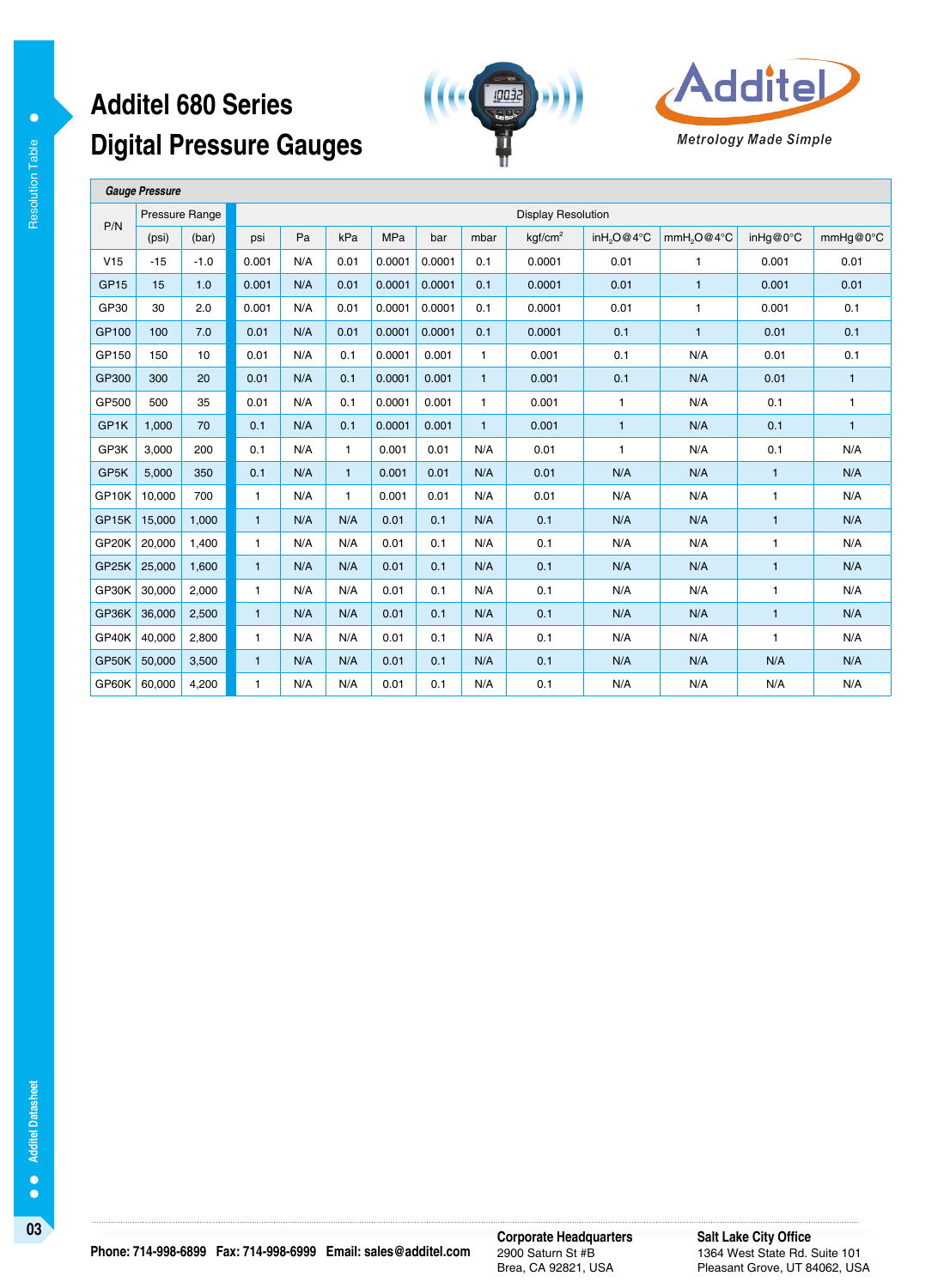#### **Digital Pressure Calibrators Additel 672**





 **Gauge Pressure**  P/N Pressure Range **Display Resolution Pressure Range Display Resolution** (psi) (bar) psi Pa kPa MPa bar mbar kgf/cm<sup>2</sup> inH2O@4°C mmH2O@4°C inHg@0°C mmHg@0°C V15 -15 -1.0 0.0001 1 0.001 0.00001 0.00001 0.01 0.00001 0.0001 0.01 0.0001 0.001 GP2 2 0.16 0.00001 0.1 0.001 0.00001 0.00001 0.0001 0.00001 0.0001 0.001 0.00001 0.001 0.001 GP5 5 0.35 0.00001 0.1 0.0001 0.00001 0.00001 0.0001 0.00001 0.001 0.001 0.0001 0.0001 0.001 GP10 | 10 | 0.7 | 0.0001 | 0.1 | 0.0001 |0.00001 |0.00001 | 0.00001 | 0.00001 | 0.001 | 0.001 | 0.001 | 0.001 GP15 15 1.0 0.0001 1 0.001 0.00001 0.00001 0.01 0.00001 0.001 0.01 0.0001 0.001 0.001 GP30 30 2.0 0.0001 1 0.001 0.00001 0.00001 0.01 0.00001 0.001 0.01 0.0001 0.01 0.01 GP50 50 3.5 0.0001 1 0.001 0.00001 0.00001 0.01 0.00001 0.01 0.1 0.001 0.01 GP100 100 7.0 0.001 1 0.001 0.00001 0.00001 0.01 0.00001 0.01 0.1 0.001 0.01 GP150 150 10 0.001 N/A 0.01 0.00001 0.0001 0.1 0.0001 0.01 1 0.001 0.01 0.01 GP300 300 20 0.001 N/A 0.01 0.00001 0.0001 0.1 0.0001 0.01 1 0.001 0.1 GP500 500 35 0.001 N/A 0.01 0.00001 0.0001 0.1 0.0001 0.1 1 0.01 0.1 GP600 600 40 0.001 N/A 0.01 0.00001 0.0001 0.1 0.0001 0.1 1 0.01 0.1 GP1K | 1,000 | 70 | 0.01 | N/A | 0.01 |0.00001 |0.0001 | 0.1 | 0.0001 | 0.1 | 1 | 0.01 | 0.1 | 0.1 GP2K 2,000 140 0.01 N/A 0.1 0.0001 0.001 1 0.001 0.001 0.01 N/A 0.01 1 GP3K 3,000 200 0.01 N/A 0.1 0.0001 0.001 1 0.001 0.001 0.01 N/A 0.01 1 GP5K 5,000 350 0.01 N/A 0.1 0.0001 0.001 1 0.001 1 1 N/A 0.1 1 GP10K | 10,000 | 700 | 0.1 | N/A | 0.1 | 0.001 | 0.001 | 1 | 0.001 | 1 | 1 | N/A | 0.1 | 1 GP15K 15,000 1,000 0.1 N/A 1 0.001 0.01 N/A 0.01 1 N/A 0.1 1 GP20K 20,000 | 1,400 | 0.1 | N/A | 1 | 0.001 | 0.01 | N/A | 0.01 | 1 | N/A | 0.1 | N/A GP25K 25,000 1,600 0.1 N/A 1 0.001 0.01 N/A 0.01 1 1 N/A 0.1 N/A GP30K 30,000 2,000 0.1 N/A 1 0.001 0.01 N/A 0.01 1 N/A 0.1 N/A GP36K 36,000 2,500 0.1 | N/A | 1 | 0.001 | N/A | 0.01 | 1 | N/A | 0.1 | N/A GP40K 40,000 2,800 0.1 N/A 1 0.001 0.01 N/A 0.01 N/A N/A N/A 0.1 N/A GP50K 50,000 3,500 0.1 | N/A | 1 | 0.001 | N/A | 0.01 | N/A | N/A | N/A | 1 | N/A GP60K 60,000 4,200 0.1 N/A 1 0.001 0.01 N/A 0.01 N/A N/A N/A 1 N/A 1 1 N/A

|                 | <b>Absolute Pressure</b> |       |         |                           |        |                 |                 |              |                     |                        |                        |          |          |  |  |  |
|-----------------|--------------------------|-------|---------|---------------------------|--------|-----------------|-----------------|--------------|---------------------|------------------------|------------------------|----------|----------|--|--|--|
| P/N             | Pressure Range           |       |         | <b>Display Resolution</b> |        |                 |                 |              |                     |                        |                        |          |          |  |  |  |
|                 | (psi)                    | (bar) | psi     | Pa                        | kPa    | <b>MPa</b>      | bar             | mbar         | kgf/cm <sup>2</sup> | inH <sub>2</sub> O@4°C | mmH <sub>2</sub> O@4°C | inHg@0°C | mmHq@0°C |  |  |  |
| AP <sub>5</sub> | 5                        | 0.35  | 0.00001 | 0.1                       | 0.0001 | 0.00001 0.00001 |                 | 0.001        | 0.00001             | 0.001                  | 0.01                   | 0.0001   | 0.001    |  |  |  |
| AP10            | 10 <sup>1</sup>          | 0.7   | 0.0001  | 0.1                       | 0.0001 |                 | 0.00001 0.00001 | 0.001        | 0.00001             | 0.001                  | 0.01                   | 0.0001   | 0.001    |  |  |  |
| AP15            | 15                       | 1.0   | 0.0001  | 1                         | 0.001  |                 | 0.00001 0.00001 | 0.01         | 0.00001             | 0.001                  | 0.1                    | 0.0001   | 0.001    |  |  |  |
| AP30            | 30                       | 2.0   | 0.0001  | $\mathbf{1}$              | 0.001  |                 | 0.00001 0.00001 | 0.01         | 0.00001             | 0.001                  | 0.1                    | 0.0001   | 0.01     |  |  |  |
| AP50            | 50                       | 3.5   | 0.0001  | $\mathbf{1}$              | 0.001  |                 | 0.00001 0.00001 | 0.01         | 0.00001             | 0.01                   | 0.1                    | 0.001    | 0.01     |  |  |  |
| AP100           | 100                      | 7.0   | 0.001   | $\blacksquare$            | 0.001  |                 | 0.00001 0.00001 | 0.01         | 0.00001             | 0.01                   | 0.1                    | 0.001    | 0.01     |  |  |  |
| AP300           | 300                      | 20    | 0.001   | N/A                       | 0.01   | 0.00001         | 0.0001          | 0.1          | 0.0001              | 0.01                   | 1                      | 0.001    | 0.1      |  |  |  |
| AP500           | 500                      | 35    | 0.001   | N/A                       | 0.01   | 0.00001         | 0.0001          | 0.1          | 0.0001              | 0.1                    | $\mathbf{1}$           | 0.01     | 0.1      |  |  |  |
| AP1K            | 1,000                    | 70    | 0.01    | N/A                       | 0.01   | 0.00001         | 0.0001          | 0.1          | 0.0001              | 0.1                    |                        | 0.01     | 0.1      |  |  |  |
| AP3K            | 3,000                    | 200   | 0.01    | N/A                       | 0.1    | 0.0001          | 0.001           | $\mathbf{1}$ | 0.001               | 0.1                    | N/A                    | 0.01     |          |  |  |  |
| AP5K            | 5,000                    | 350   | 0.01    | N/A                       | 0.1    | 0.0001          | 0.001           | $\mathbf{1}$ | 0.001               |                        | N/A                    | 0.1      |          |  |  |  |

**04 Corporate Headquarters** 2900 Saturn St #B Brea, CA 92821, USA

**Salt Lake City Office** 1364 West State Rd. Suite 101 Pleasant Grove, UT 84062, USA